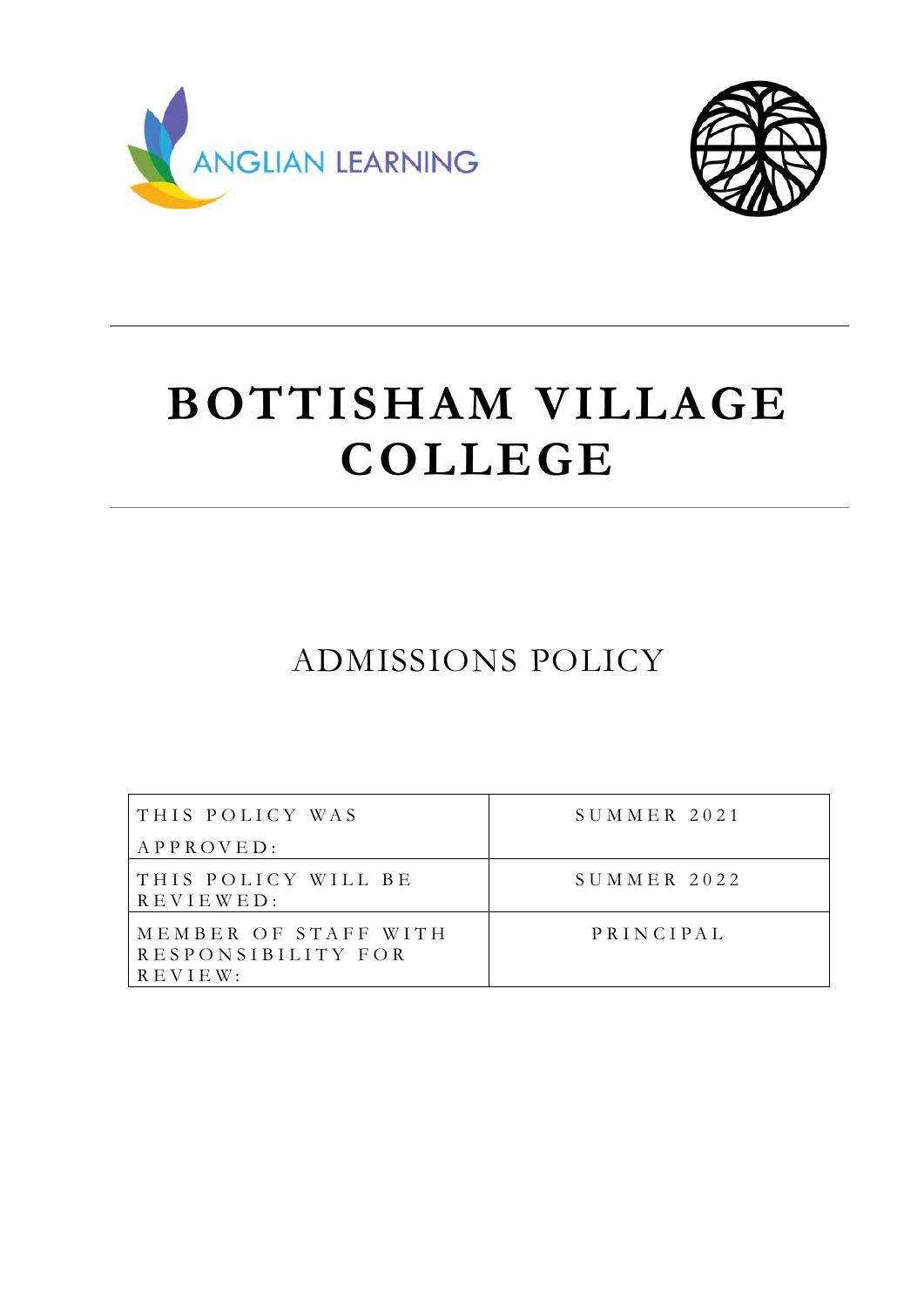## **Introduction**

As a multi academy trust (MAT), Anglian Learning is the Admissions Authority for all its schools and has responsibility for establishing the admissions criteria for the College. However, it's schools continue to follow the Local Authority arrangements regarding over-subscription criteria and appeals.

Bottisham Village College is a mixed comprehensive academy providing secondary education for pupils in the 11-16 age range. Its published admissions number is 300 for Year 7, 270 for year 8 and 210 for years 9, 10 and 11.

The College is not selective in its intake and all pupils who are able to access the National Curriculum are entitled to a place. Due regard will be paid to the Equality Act 2010.

Most pupils are drawn from the ten local primary schools set out below, but each year a significant number of pupils apply to join the school from outside its defined catchment area. For more detailed information on the College's catchment area, parents may contact the Local Authority's Admissions Department.

For admission into Year 7 in September 2022, the Local Authority, on behalf of the Governing Body, will offer places to 300 children. Should there be applications above that limit, the following admissions criteria would be applied; it is important to note that all preferences will be treated equally.

#### **Our Catchment area**

The College's catchment area is defined as the area served by the following Primary schools: Bottisham, Burwell, Cheveley, Kettlefields (Dullingham / Stetchworth villages), Fen Ditton, Fulbourn, Great Wilbraham, Teversham, Swaffham Bulbeck, and Swaffham Prior. A link to a map on the Cambridgeshire County Council website can be found here.

## **Oversubscription criteria**

Children who have a statement of special educational needs that names the college will be admitted. NB. Those children with a statement of special educational needs or education health and care plan that does not name the college will be referred to the Statutory Assessment Team (SAT) Team to determine an appropriate place.

- 1. Children in care (CiC) and children who were in care but ceased to be so by reason of adoption, a resident order or special guardianship order. Children who appear to the Admission Authority to have been in state care (i.e. in the care of or accommodated by a public authority, religious organisation or any other provider whose sole/main purpose is to benefit society) outside of England but ceased to be so as a result of being adopted only.
- 2. Children who live in the catchment area, attend primary schools within the catchment area and who have a sibling at the college at the time of admission.
- 3. Children who live in the catchment area with a sibling at the college at the time of admission.
- 4. Children who live in the catchment area who attend the primary schools within it.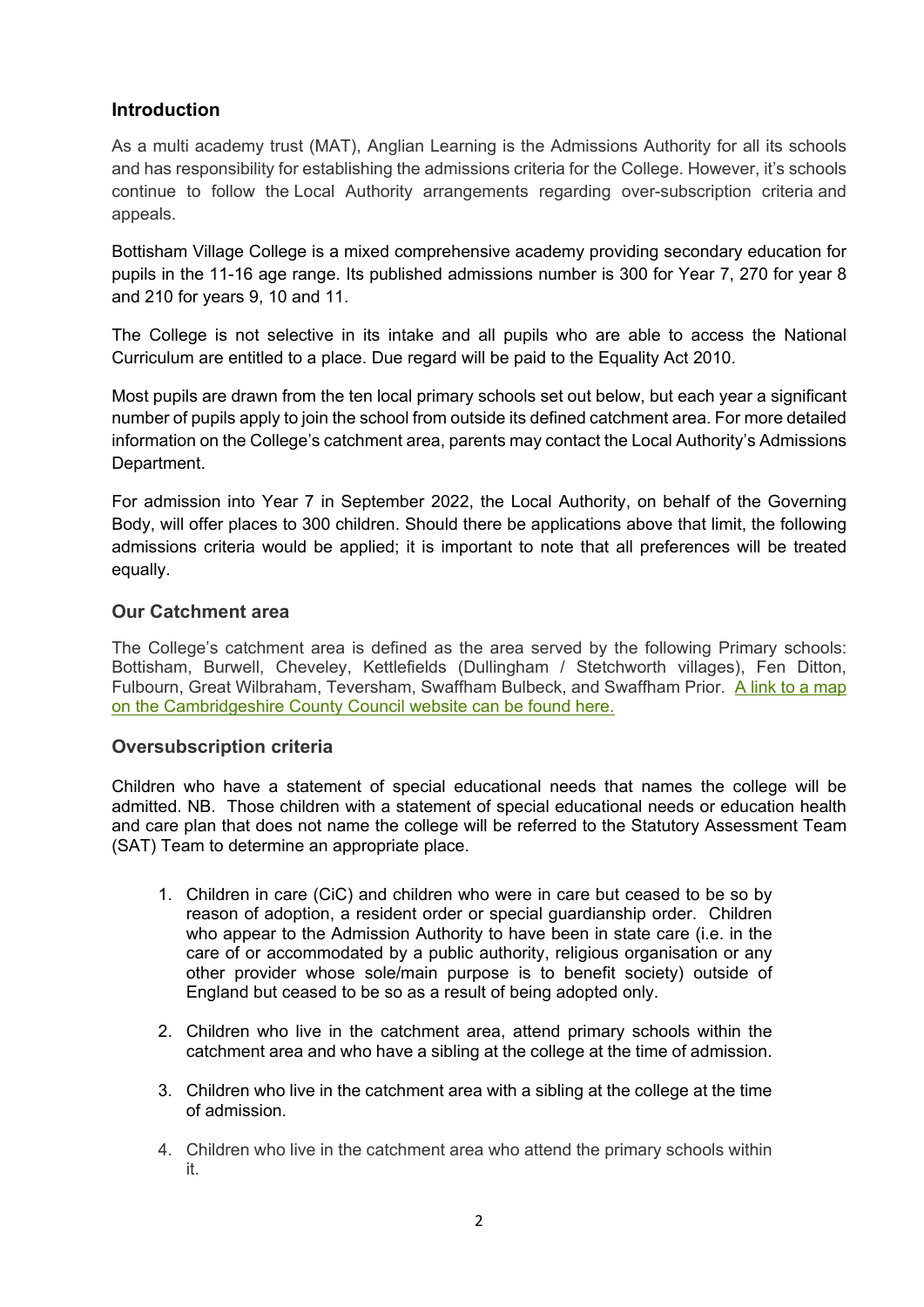- 5. Children who live in the catchment area.
- 6. Children who live outside the catchment area, who attend primary schools within it and who have a sibling at the college at the time of admission.
- 7. Children who live outside the catchment area who have a sibling at the college at the time of admission.
- 8. Children who live outside the catchment area who attend the primary schools within the catchment area.
- 9. Children who live outside the catchment area, but nearest the college as measured by a straight line.

In cases of equal merit, priority will go first to children living nearest the school according to the straight-line distance. The distance, for admissions purposes, is measured using the straight-line distance from the centre point of the home to the main pupil entrance to the school.

#### **At other times of the year (all year groups)**

Please contact the Admissions Team to check availability of numbers and to begin the admissions process. We are always very pleased to meet with parents/carers to discuss admission arrangements and to show you around our facilities in order to help you to make your decision.

Students living within the catchment area and more than three miles from the College are entitled to free travel on a local authority bus. If you live out of catchment, parents are responsible for transporting their children to and from school as no transport is provided. eg: Many students who live in Cambridge travel to and from the College on a service bus.

These distances are produced by the LA Admissions team for the school. All measurements are calculated using a digital mapping system. For families who live outside the area covered by the system used in Cambridgeshire, both straight line distances and travel routes are determined using a combination of local maps and on-line resources.

Interviews for the purpose of admissions are not lawful and are therefore not included as part of the admissions procedures.

## **Admissions for year 7**

The application process for admissions into Year 7 is co-ordinated by Cambridgeshire LA, who acts on behalf of the Governing Body to offer places at the College. Parents should submit an application either online via www.cambridgeshire.gov.uk/admissions or on a paper application form, available from their child's primary school or from the LA Admissions Team, no later than the national closing provisional date of 31 October 2021. Offer letters will be issued by the LA on a provisional date of 1 March 2022. Late applications (those submitted after the national closing date) will be handled by the Admissions Team. For further information and full details on how to apply, please see the booklet 'Next Steps: Admission to Secondary School; a guide for parents 2022-23. This is available from the College or online at www.cambridgeshire.gov.uk/admissions.